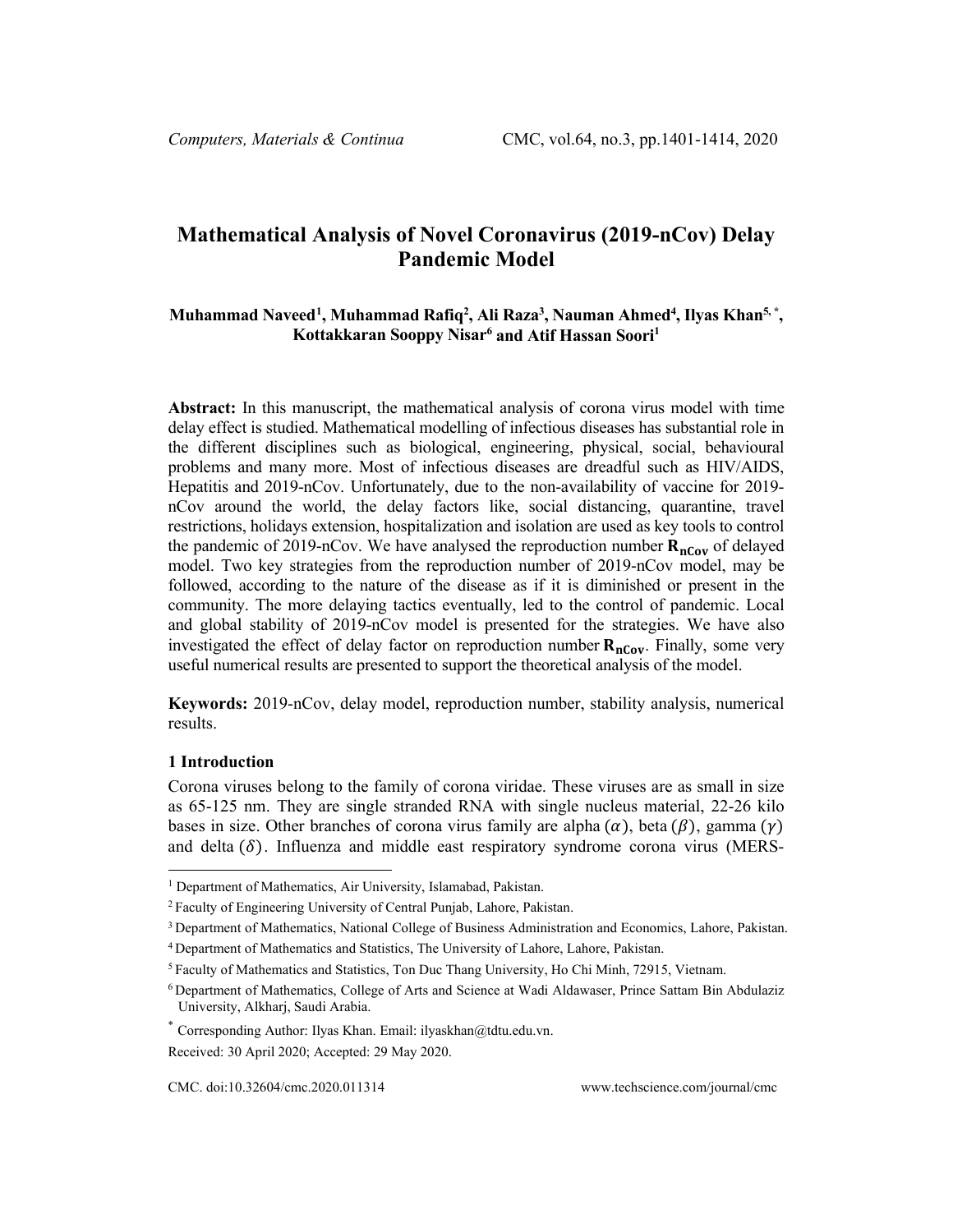COV) are the most common lungs infections that may cause severe damage to the respiratory system. They may cause even lungs failure. Initially, the disease was considered to be an animal disease only, because the hosts were mainly camels, bats and monkeys. Later on, it was transmitted to human beings and now it is a worldwide catastrophe. Shereen et al. [Shereen, Khan, Bashir et al. (2020)] found the characteristics, regions and transmission, of corona virus in human population. Currently, in Wuhan, in December 2019, a new Chinese business state caused to spread a deadly corona virus (2019-nCov). The death toll is continuously rise. In the first 50 days, the virus affected the 70,000 individuals, among them. The virus is reported from the beta group of corona viruses. Chinese researchers have dubbed the virus as Wuhan virus or novel Corona virus 2019 (2019-nCov). The international committee of the red cross (ICRC) has named the viruses as SARS-COV-2, COVID-19. Tahir et al. [Tahir, Shah, Zaman et al. (2019)] presented the middle east respiratory syndrome (MERS) corona virus outbreak in humans. Zhao et al. [Zhao and Chen (2020)] studied the outbreak of corona virus in China by using mathematical strategies. Africa, America, South-East Asia, Europe, the Eastern Mediterranean and the western pacific is the worst affected region due to corona virus. To date, about thirty million people worldwide infected with the virus, according to the world health organization (WHO). The reported deaths are approximately one lac and nighty four thousand and reported recovered individuals are seven lac and sixty-five thousand. In Pakistan, eleven thousand carriers of 2019-nCov and two hundred and thirty-seven deaths are reported. Unfortunately, the availability of testing kits and lab equipment is about two percent. Therefore, policy makers implemented delay tactics to control the global epidemic, like social distancing, self-quarantine and travel restriction etc. Now the pandemic of 2019-nCov is a global issue announced by World Health Organization (WHO). Shim et al. [Shim, Tariq, Choi et al. (2020)] presented the transmission potential and severity of corona virus in South Korea. Kucharski et al. [Kucharski, Russell, Diamond et al. (2020)] found some control techniques by using the mathematical model of corona virus. Jiang et al. [Jiang, Coffee, Bari et al. (2020)] presented artificial intelligence structure for data driven prediction of corona virus. Gawanmeh et al. [Gawanmeh, Pervaz and Hasan (2018)] found probabilistic analysis of electrocardiogram heart signal to devise the control strategy. Li et al. [Li, Chao and Zhang (2019)] contributed a lot, in the emotion classification based, on brain wave. Wang et al. [Wang, Li, Zou et al. (2020)] presented a novel image classification approach in internet models. Zhang et al. [Zhang, Xiong, Huang et al. (2018)] have presented the idea of delay dependent stability on neural networking models. Lin et al. [Lin, Zhao, Gao et al. (2020)] discussed the model of corona virus in individuals and also included the government reactions in this regard. Baleanu et al. [Baleanu, Raza, Rafiq et al. (2019)] made the analysis of influenza with stochastic perturbation. Raza et al. [Raza, Arif and Rafiq (2019)] analyzed the dynamics of gonorrhea disease by using stochastic inputs and treatment effect. Mathematical modelling of corona virus model by introducing the delay factors in the system of differential equations, is in good agreement to the real phenomena. In this analysis, the given reproduction number has significant role in describing the nonlinear dynamics of biological engineering and many more physical nonlinear problems. If the reproduction number is less than one, then it indicates that 2019-nCov has been controlled. On the other hand, if the reproduction number is greater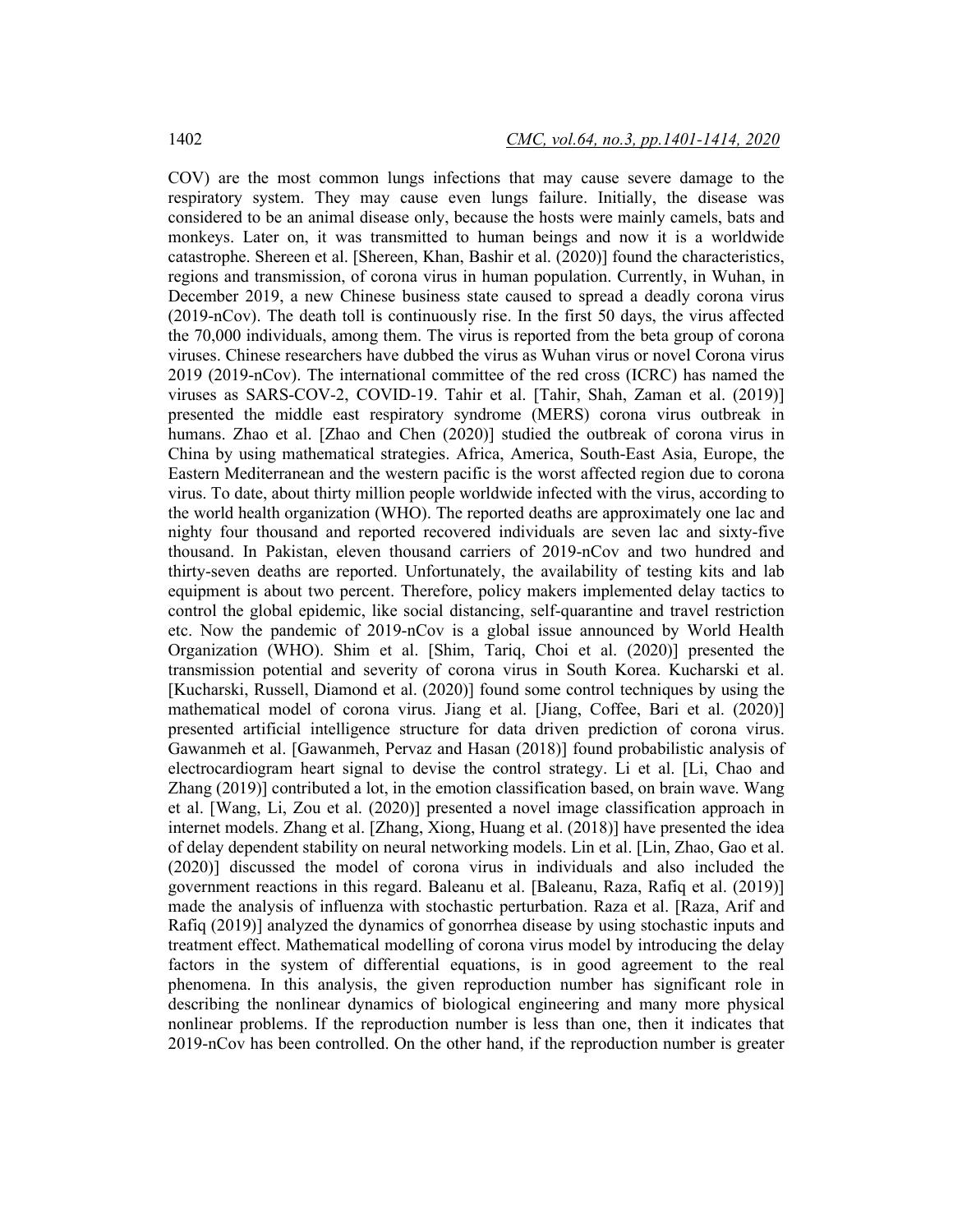than one, then it indicates that 2019-nCov has been continuously increasing. In this model, we have introduced the element of delay. The delay factors are quarantine, place of isolation or vaccination etc. In common epidemiological models, if infection rate is controlled then the disease converges towards the stable positions. In current situation of 2019-nCov, control of infection is nearly impossible, so far have to use the delaying tactics, to overcome the pandemic of 2019-nCov, like social distancing, quarantine, isolation etc. Fortunately, the delay factors or delaying tactics in the modeling are selfstanding and independent of all other types of transmission rates. The strategy of our paper is as follows:

In Section 2, we discussed 2019-nCov model with time delay effect. In Section 3, we discussed equilibria of the model. In Section 4, we discussed the reproduction number and its key role describing the 2019-nCov model. In Section 5, we discussed the local and global stability of the model. In Section 6, we discussed numerical results to strengthen the theoretical analysis of the model. In last section, conclusion and future results are presented.

# **2 Model formulation**

In this paper, we have considered the coronavirus (2019-nCov) pandemic model, proposed in human's population. The whole population is represented with  $N(t)$  and is divided into the five compartments as follows: For any time t, the susceptible humans represented as  $S(t)$ , exposed humans represented as  $E(t)$ , symptomatic infected humans represented as  $I(t)$ , asymptomatic infected represented as  $A(t)$  and recovered humans represented as  $R(t)$ . Simply the dynamics of the infection in the population is described through the nonlinear delay differential equations and flow chart is shown in Fig. 1.



**Figure 1:** Flow map (2019-nCov) delay model

The parameters of the delayed model are described as follows:  $\pi_s$  is the recruitment rate of humans,  $\mu$  is the mortality rate with natural incidences or due to virus infection,  $\beta_1$  is the infection rate of symptomatic humans,  $\beta_2$  is the infection rate of asymptomatic humans,  $\omega_1$ is the interaction rate of exposed humans with symptomatic infected humans,  $\omega_2$  is the interaction rate of exposed humans with asymptomatic infected humans,  $\omega_3$  is the rate of exposed humans who recovered from virus due to natural immunity,  $\omega_4$  is the rate of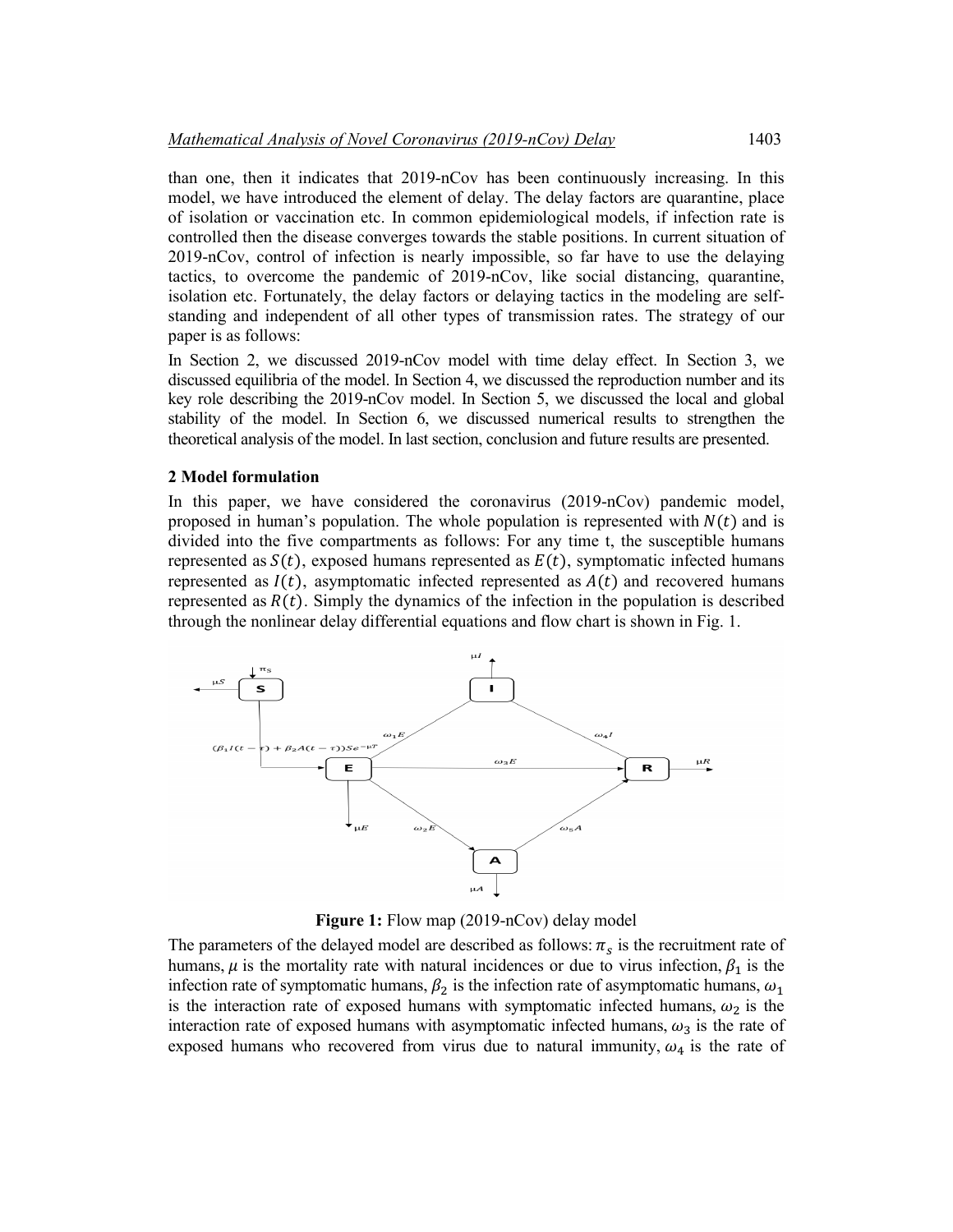symptomatic carriers who recovered after quarantine,  $\omega_5$  is the rate of quarantine or isolation or vaccination of asymptomatic infected humans. The given model is based on the following assumptions: considering two ways of dispersion of virus as symptomatic and asymptomatic carriers who make bilinear incidence rate with susceptible humans. Without loss of generality, all types of other interactions have been ignored. The system of delayed differential equations of the model is represented as below:

$$
\frac{dS}{dt} = \pi_S - (\beta_1 I(t - \tau)S(t - \tau) + \beta_2 A(t - \tau)S(t - \tau))e^{-\mu\tau} - \mu S(t).
$$
\n(1)

$$
\frac{dE}{dt} = (\beta_1 I(t - \tau)S(t - \tau) + \beta_2 A(t - \tau)S(t - \tau))e^{-\mu\tau} - (\omega_1 + \omega_2 + \omega_3 + \mu)E(t). \tag{2}
$$

$$
\frac{dl}{dt} = \omega_1 E(t) - (\omega_4 + \mu)I(t). \tag{3}
$$

$$
\frac{dA}{dt} = \omega_2 E(t) - (\omega_5 + \mu)A(t). \tag{4}
$$

$$
\frac{dR}{dt} = \omega_3 E(t) + \omega_4 I(t) + \omega_5 A(t) - \mu R(t).
$$
\n(5)

The initial conditions  $\psi = (\psi_1, \psi_2, \psi_3, \psi_4, \psi_5)$  for the Eq. (1) to Eq. (5) are defined in the Banach space as

$$
C_{+} = \{ \psi \in C[-\tau, 0], R_{+}^{5}: \psi_{1}(0) = S(0), \psi_{2}(0) = E(0), \psi_{3}(0) = I(0), \psi_{4}(0) = A(0), \psi_{5}(0) = R(0) \}.
$$

where,  $R_+^5 = \{S, E, I, A, R \in \mathbb{R}^5 : S \ge 0, E \ge 0, I \ge 0, A \ge 0, R \ge 0\}$ . We assume  $\psi_i(0)$  $0, (i = 1,2,3,4,5)$  due to biological background of the model. The total dynamics of Eqs. (1) to (5) is obtained by adding the five equations as follows:

$$
\frac{dS}{dt} + \frac{dE}{dt} + \frac{dI}{dt} + \frac{dA}{dt} + \frac{dR}{dt} \le \pi_s - \mu N \text{ and } S + E + I + A + R = N.
$$
  

$$
\frac{dN}{dt} \le \pi_s - \mu N.
$$

The feasible region of Eqs. (1) to (5) is as follows:

 $\Omega = \{S(t), E(t), I(t), A(t), R(t)\in R_+^5: N(t) \leq \frac{\pi_s}{\mu}\}.$  The initial value problem,  $\psi' = \pi_s \mu\psi$ , with  $\psi(0) = N(0)$  has solution  $\psi(t) = k_1 e^{-\mu t} + \frac{\pi_s}{\mu}$  and  $\lim_{t \to \infty} \psi(t) = \frac{\pi_s}{\mu}$ . Therefore,  $N(t) \le \psi(t)$  which shows that  $\lim_{t \to \infty} Sup N(t) \le \frac{\pi_s}{\mu}$ . Thus, all solutions of Eqs. (1) to (5) lie in the feasible region  $Ω$ . The feasible region is positive and bounded for the model. Hence, the region  $\Omega$  is positive invariant.

#### *2.1 Equilibria of model*

The Eqs. (1) to (5) admits two equilibria states in the feasible region  $\Omega$ . A 2019-nCov free equilibrium of the Eqs. (1) to (5) as follows:  $E_1 = (S^1, E^1, I^1, A^1, R^1) = (\frac{\pi_s}{\mu}, 0, 0, 0, 0).$ 

Also, 2019-nCov recurring equilibrium of the Eqs. (1) to (5) as follows:

$$
E_2 = (S^*, E^*, I^*, A^*, R^*).
$$
  
where,  $S^* = \frac{(\omega_1 + \omega_2 + \omega_3 + \mu)(\omega_4 + \mu)(\omega_5 + \mu)}{\beta_1 \omega_1 (\omega_5 + \mu) e^{-\mu \tau} + \beta_2 \omega_2 (\omega_4 + \mu) e^{-\mu \tau}},$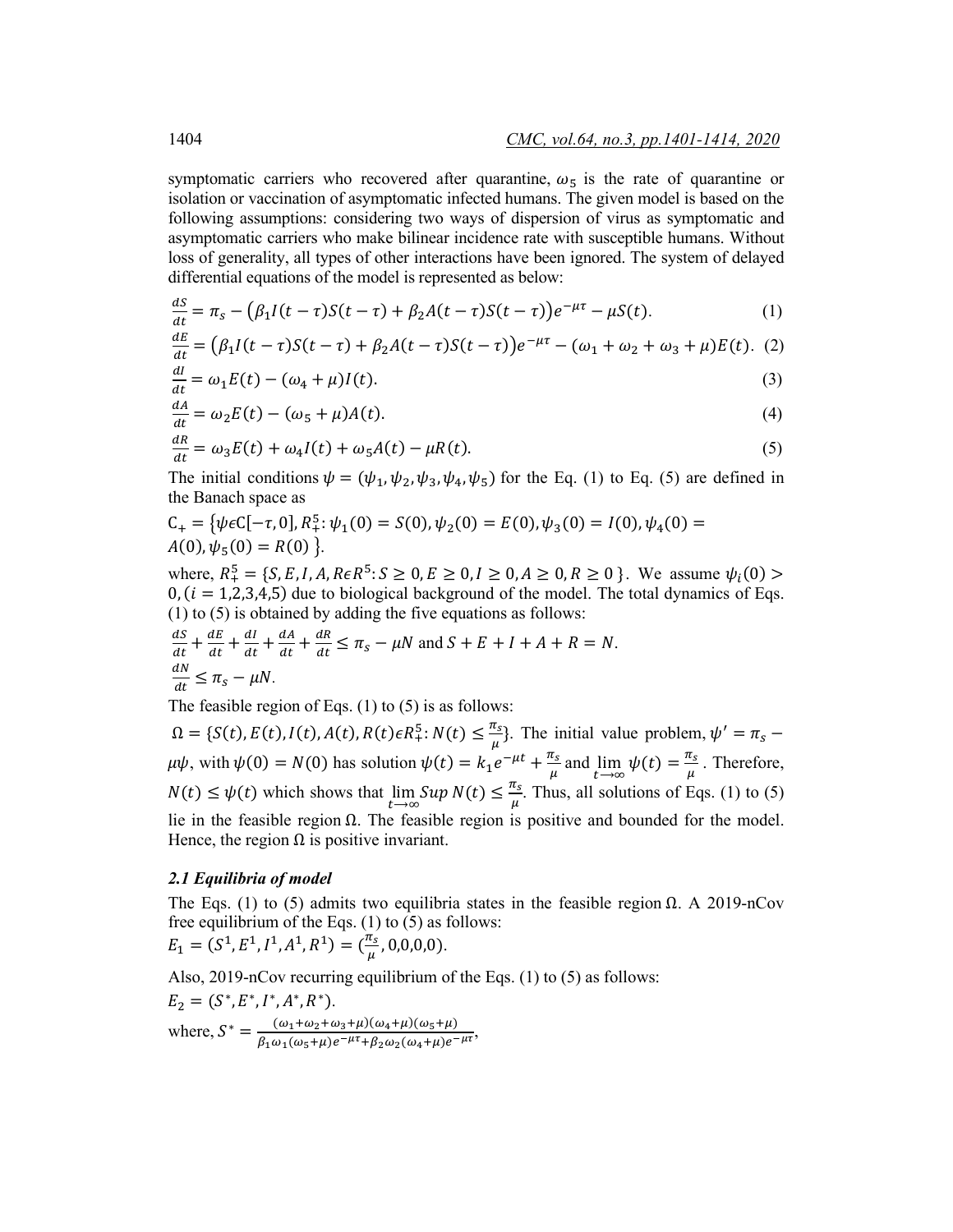$$
E^* = \frac{\pi_s - \mu s^*}{(\omega_1 + \omega_2 + \omega_3 + \mu)}, I^* = \frac{\omega_1 E^*}{\omega_4 + \mu}, A^* = \frac{\omega_2 E^*}{\omega_5 + \mu} \text{ and } R^* = \frac{\omega_3 E^* + \omega_4 I^* + \omega_5 A^*}{\mu}.
$$

#### *2.2 Basic reproduction number*

Driekmann et al. [Driekmann, Heesterbeek and Roberts (2009)] presented the idea of reproduction number by using next generation matrix method. From the Eqs. (1) to (5), we apply the next generation matrix method in order to calculate the reproduction number  $R_{n\text{Cov}}$ . We have taken the infectious and recovered human population from the Eqs. (1) to (5), along with the 2019-nCov free equilibrium as follows:

$$
\begin{bmatrix} E' \\ I' \\ A' \\ R' \end{bmatrix} = \begin{bmatrix} 0 & \frac{\beta_1 \pi_S e^{-\mu t}}{\mu} & \frac{\beta_2 \pi_S e^{-\mu t}}{\mu} & 0 \\ 0 & 0 & 0 & 0 \\ 0 & 0 & 0 & 0 \\ 0 & 0 & 0 & 0 \\ 0 & 0 & 0 & 0 \end{bmatrix} \begin{bmatrix} E \\ I \\ A \\ R \end{bmatrix} - \\ \begin{bmatrix} \omega_1 + \omega_2 + \omega_3 + \mu & 0 & 0 \\ -\omega_1 & \omega_4 + \mu & 0 & 0 \\ -\omega_2 & 0 & \omega_5 + \mu & 0 \\ -\omega_3 & -\omega_4 & -\omega_5 & \mu \end{bmatrix} \begin{bmatrix} E \\ I \\ A \\ R \end{bmatrix}.
$$
  
\nwhere,  $A = \begin{bmatrix} 0 & \frac{\beta_1 \pi_S e^{-\mu t}}{\mu} & \frac{\beta_2 \pi_S e^{-\mu t}}{\mu} & 0 \\ 0 & 0 & 0 & 0 \\ 0 & 0 & 0 & 0 \\ 0 & 0 & 0 & 0 \end{bmatrix}$  and  
\n
$$
B = \begin{bmatrix} \omega_1 + \omega_2 + \omega_3 + \mu & 0 & 0 & 0 \\ -\omega_1 & \omega_4 + \mu & 0 & 0 \\ -\omega_2 & 0 & \omega_5 + \mu & 0 \\ -\omega_3 & -\omega_4 & -\omega_5 & \mu \end{bmatrix}.
$$
  
\n
$$
AB^{-1} = \begin{bmatrix} \frac{\pi_S e^{-\mu t}(\omega_2 \beta_2(\omega_4 + \mu) + \omega_1 \beta_1(\omega_5 + \mu))}{\mu(\omega_1 + \omega_2 + \omega_3 + \mu)(\omega_4 + \mu)(\omega_5 + \mu)} & \frac{\beta_1 \pi_S e^{-\mu t}}{\mu(\omega_4 + \mu)} & \frac{\beta_2 \pi_S e^{-\mu t}}{\mu(\omega_5 + \mu)} & 0 \\ 0 & 0 & 0 & 0 \\ 0 & 0 & 0 & 0 \end{bmatrix}.
$$
  
\nThe spectral radius of  $AB^{-1}$  is denoted as  $B = -\frac{\pi_S e^{-\mu t}(\omega_2 \beta_2(\omega_4 + \mu) + \omega_1 \beta_1(\omega_5 + \mu))}{\mu(\omega_2 + \mu)(\omega_2 \beta_2(\omega$ 

The spectral radius of  $AB^{-1}$  is denoted as  $R_{nCov} = \frac{\pi_s e^{-\mu \tau} (\omega_2 \beta_2(\omega_4 + \mu) + \omega_1 \beta_1(\omega_5 + \mu))}{\mu (\omega_1 + \omega_2 + \omega_3 + \mu)(\omega_4 + \mu)(\omega_5 + \mu)}$ .

#### **3 Stability analysis**

In this section, stability analysis of the delayed model from Eqs. (1) to (5) at both 2019 nCov free equilibrium and 2019-nCov recurring equilibrium will be discussed, to check local and global dynamical behaviour of the corona virus, as follows:

## *3.1 Local stability*

For the local stability, at both equilibria of the delayed model, we will prove the following well known results as follows: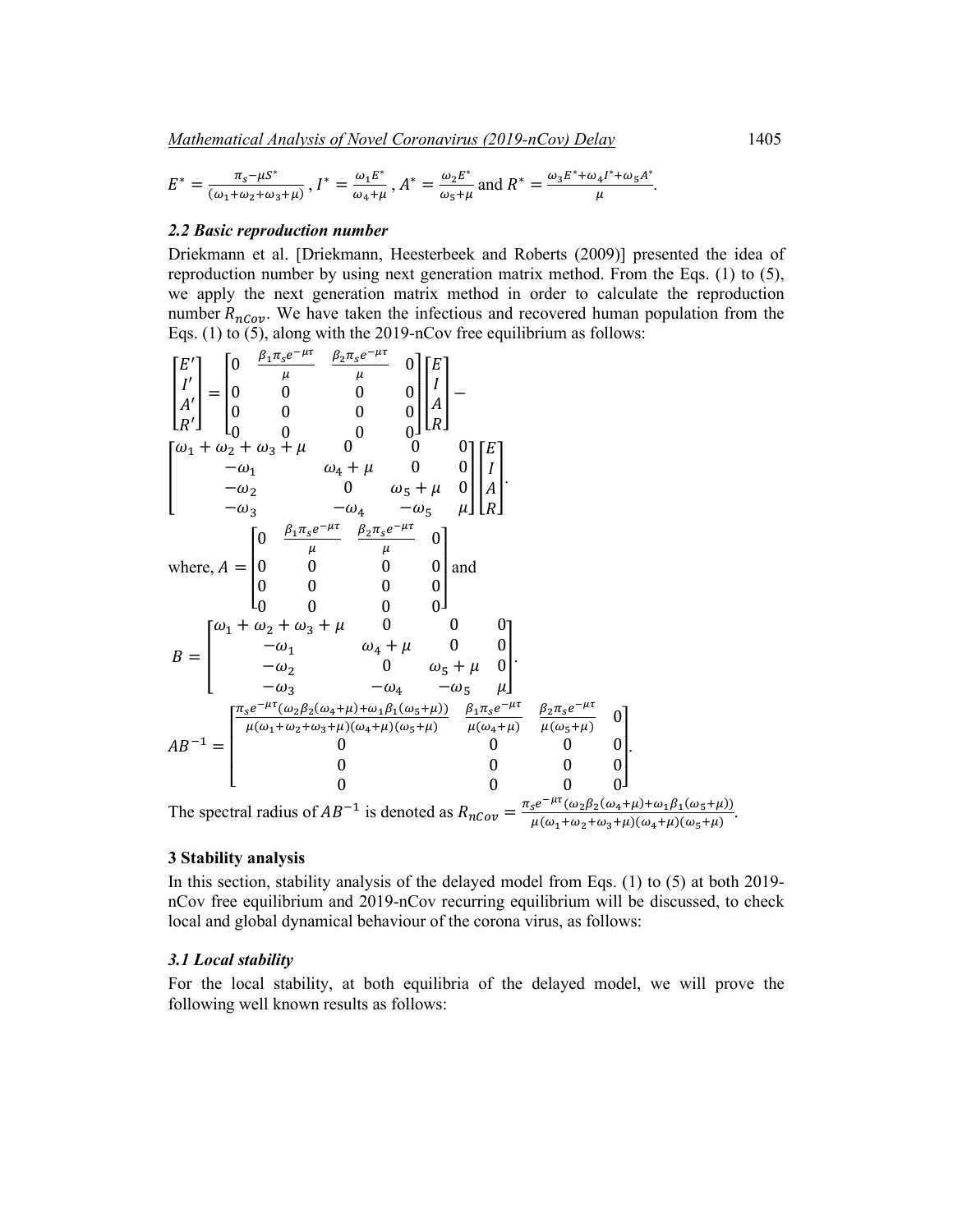*Theorem:* For given  $\tau > 0$ , the Eqs. (1) to (5) is said to be locally asymptotical stable (LAS) at 2019-nCov free equilibrium  $E_1 = (S^1, E^1, I^1, A^1, R^1)$ , which is contained in region  $\Omega$  if  $R_{nCov}$  < 1. Otherwise the Eqs. (1) to (5) is unstable if  $R_{nCov}$  > 1.

*Proof:* The Jacobean matrix for the Eqs. (1) to (5) at  $E_1$  is evaluated as follows:

$$
J(E_1) = \begin{bmatrix} -\mu & 0 & -\frac{\beta_1 \pi_s e^{-\mu \tau}}{\mu} & -\frac{\beta_2 \pi_s e^{-\mu \tau}}{\mu} & 0\\ 0 & -(\omega_1 + \omega_2 + \omega_3 + \mu) & \frac{\beta_1 \pi_s e^{-\mu \tau}}{\mu} & \frac{\beta_2 \pi_s e^{-\mu \tau}}{\mu} & 0\\ 0 & \omega_1 & -\omega_4 - \mu & 0 & 0\\ 0 & \omega_2 & 0 & -\omega_5 - \mu & 0\\ 0 & \omega_3 & \omega_4 & \omega_5 & -\mu \end{bmatrix}
$$

The following eigen values of Jacobean matrix  $J(E_1)$  are obtained:

$$
\lambda_1 = -\mu < 0, \quad \lambda_2 = -\mu < 0 \text{ and}
$$
\n
$$
|J(E_1) - \lambda I| = \begin{vmatrix}\n-(\omega_1 + \omega_2 + \omega_3 + \mu) - \lambda & \frac{\beta_1 \pi_s e^{-\mu \tau}}{\mu} & \frac{\beta_2 \pi_s e^{-\mu \tau}}{\mu} \\
\omega_1 & -(\omega_4 + \mu) - \lambda & 0 \\
\omega_2 & 0 & -(\omega_5 + \mu) - \lambda\n\end{vmatrix} = 0.
$$
\nPut  $a_1 = (\omega_1 + \omega_2 + \omega_3 + \mu) > 0$ ,  $a_2 = \frac{\beta_1 \pi_s e^{-\mu \tau}}{\mu} > 0$ ,  $a_3 = \frac{\beta_2 \pi_s e^{-\mu \tau}}{\mu} > 0$ ,  $a_4 = \omega_4 + \mu > 0$ ,  $a_5 = \omega_5 + \mu > 0$ .  
\n
$$
|J(E_1) - \lambda I| = \begin{vmatrix}\n-a_1 - \lambda & a_2 & a_3 \\
\omega_1 & -a_4 - \lambda & 0 \\
\omega_2 & 0 & -a_5 - \lambda\n\end{vmatrix} = 0
$$
\n
$$
\lambda^3 + \lambda^2 [a_5 + a_1 + a_4] + \lambda [a_5(a_1 + a_4) + a_1 a_4 - a_2 \omega_1 - \omega_2 a_3] + (a_1 a_4 a_5 - \lambda^2 a_4 - a_4 a_5 - \lambda^2 a_4 - a_6 a_6 - \lambda^2 a_5 - \lambda^2 a_6 - \lambda^2 a_7 - \lambda^2 a_7 - \lambda^2 a_7 - \lambda^2 a_7 - \lambda^2 a_8 - \lambda^2 a_7 - \lambda^2 a_8 - \lambda^2 a_7 - \lambda^2 a_8 - \lambda^2 a_8 - \lambda^2 a_7 - \lambda^2 a_8 - \lambda^2 a_8 - \lambda^2 a_9 - \lambda^2 a_9 - \lambda^2 a_9 - \lambda^2 a_9 - \lambda^2 a_9 - \lambda^2 a_9 - \lambda^2 a_9 - \lambda^2 a_9 - \lambda^2 a_9 - \lambda^2 a_9 - \lambda^2 a_9 - \lambda^2 a_9 - \lambda
$$

$$
\omega_2 a_3 a_4 - a_5 a_2 \omega_1 = 0.
$$

By using the Routh-Hurwitz Criterion of 3<sup>rd</sup> order polynomial as,

$$
[a_5 + a_1 + a_4] > 0,
$$
  
\n
$$
(a_1 a_4 a_5 - \omega_2 a_3 a_4 - a_5 a_2 \omega_1) > 0, \text{ if } \frac{\omega_2 a_3 a_4 + a_5 a_2 \omega_1}{a_1 a_4 a_5} < 1,
$$
  
\nby putting the values, we have 
$$
R_{nCov} = \frac{\pi_s e^{-\mu \tau} (\omega_2 \beta_2 (\omega_4 + \mu) + \omega_1 \beta_1 (\omega_5 + \mu))}{\mu (\omega_1 + \omega_2 + \omega_3 + \mu)(\omega_4 + \mu)(\omega_5 + \mu)} < 1
$$

and  $[a_5 + a_1 + a_4][a_5(a_1 + a_4) + a_1a_4 - a_2a_1 - a_2a_3] > [a_1a_4a_5 - a_2a_3a_4$  $a_5a_2\omega_1$ , if  $R_{n\text{Cov}} < 1$ .

So, all eigen values are negative. Hence, by Routh Hurwitz criteria  $E_1$  is locally asymptotical stable (LAS).

If 
$$
R_{nCov} > 1
$$
, that is  
\n
$$
\frac{\pi_s e^{-\mu\tau}(\omega_2 \beta_2(\omega_4 + \mu) + \omega_1 \beta_1(\omega_5 + \mu))}{\mu(\omega_1 + \omega_2 + \omega_3 + \mu)(\omega_4 + \mu)(\omega_5 + \mu)} > 1,
$$
\n
$$
\pi_s e^{-\mu\tau}(\omega_2 \beta_2(\omega_4 + \mu) + \omega_1 \beta_1(\omega_5 + \mu)) > \mu(\omega_1 + \omega_2 + \omega_3 + \mu)(\omega_4 + \mu)(\omega_5 + \mu) - \mu(\omega_1 + \omega_2 + \omega_3 + \mu)(\omega_4 + \mu)(\omega_5 + \mu) + \pi_s e^{-\mu\tau}(\omega_2 \beta_2(\omega_4 + \mu) + \omega_1 \beta_1(\omega_5 + \mu)) > 0.
$$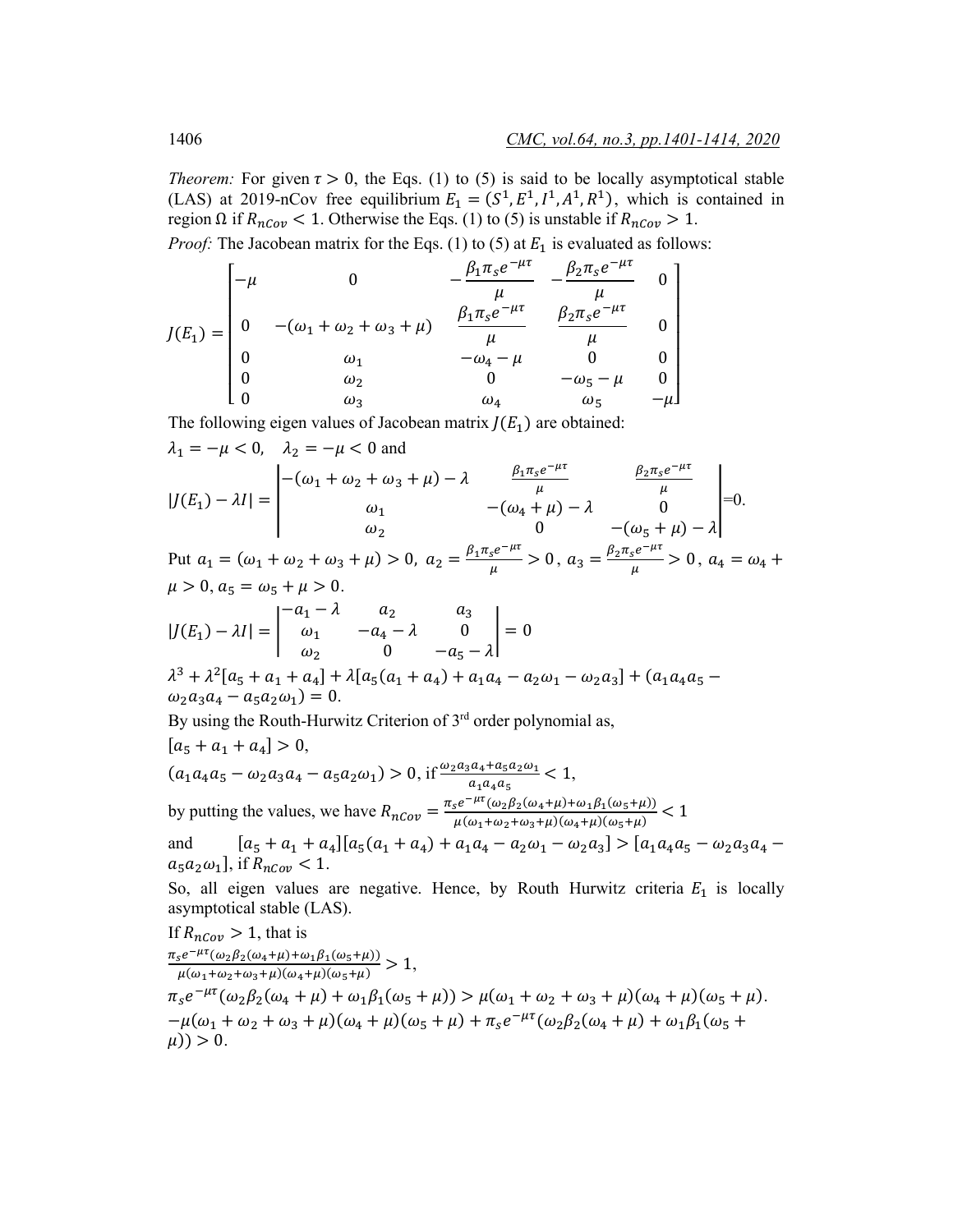Then  $\lambda_3$ ,  $\lambda_4$ ,  $\lambda_5 > 0$ . Hence,  $E_1$  is unstable.

*Theorem:* For given  $\tau > 0$ , the Eqs. (1) to (5) is said to be locally asymptotical stable (LAS) at 2019-nCov present equilibrium  $E_2 = (S^*, E^*, I^*, A^*, R^*)$ , which is contained in region  $\Omega$  if  $R_{covid} > 1$ . Otherwise the Eqs. (1) to (5) is unstable if  $R_{covid} < 1$ .

*Proof:* The Jacobean matrix for the Eqs. (1) to (5) at  $E_2$  is calculated as follows:  $I(E_2) =$ 

$$
\begin{bmatrix}\n-(\beta_1 I^* + \beta_2 A^*)e^{-\mu\tau} - \mu & 0 & -\frac{\beta_1 \pi_s e^{-\mu\tau}}{\mu} & -\frac{\beta_2 \pi_s e^{-\mu\tau}}{\mu} & 0 \\
(\beta_1 I^* + \beta_2 A^*)e^{-\mu\tau} & -(\omega_1 + \omega_2 + \omega_3 + \mu) & \frac{\beta_1 \pi_s e^{-\mu\tau}}{\mu} & \frac{\beta_2 \pi_s e^{-\mu\tau}}{\mu} & 0 \\
0 & \omega_1 & -\omega_4 - \mu & 0 & 0 \\
0 & \omega_2 & 0 & -\omega_5 - \mu & 0 \\
0 & \omega_3 & \omega_4 & \omega_5 & -\mu\n\end{bmatrix}
$$

The following eigen values of Jacobean matrix  $J(E_2)$  are obtained:

$$
\lambda_1 = -\mu < 0 \text{ and}
$$

$$
|J(E_2) - \lambda I| = \begin{vmatrix} -b_1 - \mu - \lambda & 0 & -b_2 & -b_3 \\ b_1 & -b_4 - \lambda & b_2 & b_3 \\ 0 & \omega_1 & -b_5 - \lambda & 0 \\ 0 & \omega_2 & 0 & -b_6 - \lambda \end{vmatrix} = 0
$$

where,

 $b_1 = (\beta_1 I^* + \beta_2 A^*)e^{-\mu\tau} > 0$ ,  $b_2 = \beta_1 S^* e^{-\mu\tau} > 0$ ,  $b_3 = \beta_2 S^* e^{-\mu\tau} > 0$ ,  $b_4 = \omega_1 + \omega_2$  $\omega_2 + \omega_3 + \mu > 0, b_5 = \omega_4 + \mu > 0, b_6 = \omega_5 + \mu > 0.$  $\lambda^4 + (b_1 + b_4 + b_5 + b_6 + \mu)\lambda^3 + (b_3\omega_2 - b_1b_6 - b_6\mu - b_5b_6 - b_4b_6 + b_2\omega_1$  $b_1b_5 - b_1b_4 - b_5\mu - b_4\mu - b_4b_5$ <br> $\lambda^2 + (b_3b_5\omega_2 + b_3\mu\omega_2 + b_2b_6\omega_1 - b_1b_5b_6$  $b_1b_4b_6 - b_5b_6\mu - b_4b_6\mu - b_4b_5b_6 + b_2\mu\omega_1 - b_1b_4b_5 - b_4b_5\mu\lambda + (b_3b_5\mu\omega_2 +$  $b_2 b_6 \mu \omega_1 + b_1 b_4 b_5 b_6 + b_4 b_5 b_6 \mu = 0.$ So,  $m_0\lambda^4 + m_1\lambda^3 + m_2\lambda^2 + m_3\lambda + m_4 = 0$ . where,  $m_1 = (b_1 + b_4 + b_5 + b_6 + \mu)$ ,  $m_2 = (b_3\omega_2 - b_1b_6 - b_6\mu - b_5b_6 - b_4b_6 + b_2\omega_1 - b_1b_5 - b_1b_4 - b_5\mu - b_4\mu$  $b_{4}b_{5}$ ),  $m_3 = (b_3b_5\omega_2 + b_3\mu\omega_2 + b_2b_6\omega_1 - b_1b_5b_6 - b_1b_4b_6 - b_5b_6\mu - b_4b_6\mu - b_4b_5b_6 +$  $b_2 \mu \omega_1 - b_1 b_4 b_5 - b_4 b_5 \mu$ ),  $m_4 = (b_3b_5\mu\omega_2 + b_2b_6\mu\omega_1 + b_1b_4b_5b_6 + b_4b_5b_6\mu).$ By using the Routh-Hurwitz Criterion of 4<sup>th</sup> order polynomial as,  $m_0 > 0, m_1 > 0, m_1 m_2 - m_0 m_3 > 0,$  $(m_1m_2 - m_0m_3)m_3 - m_1^2m_4 > 0$  and  $m_4 > 0$  only if  $R_{nCov} > 1$ .

So, its eigen values are negative. Hence, by Routh Hurwitz criteria  $E<sub>2</sub>$  is locally asymptotically stable (LAS).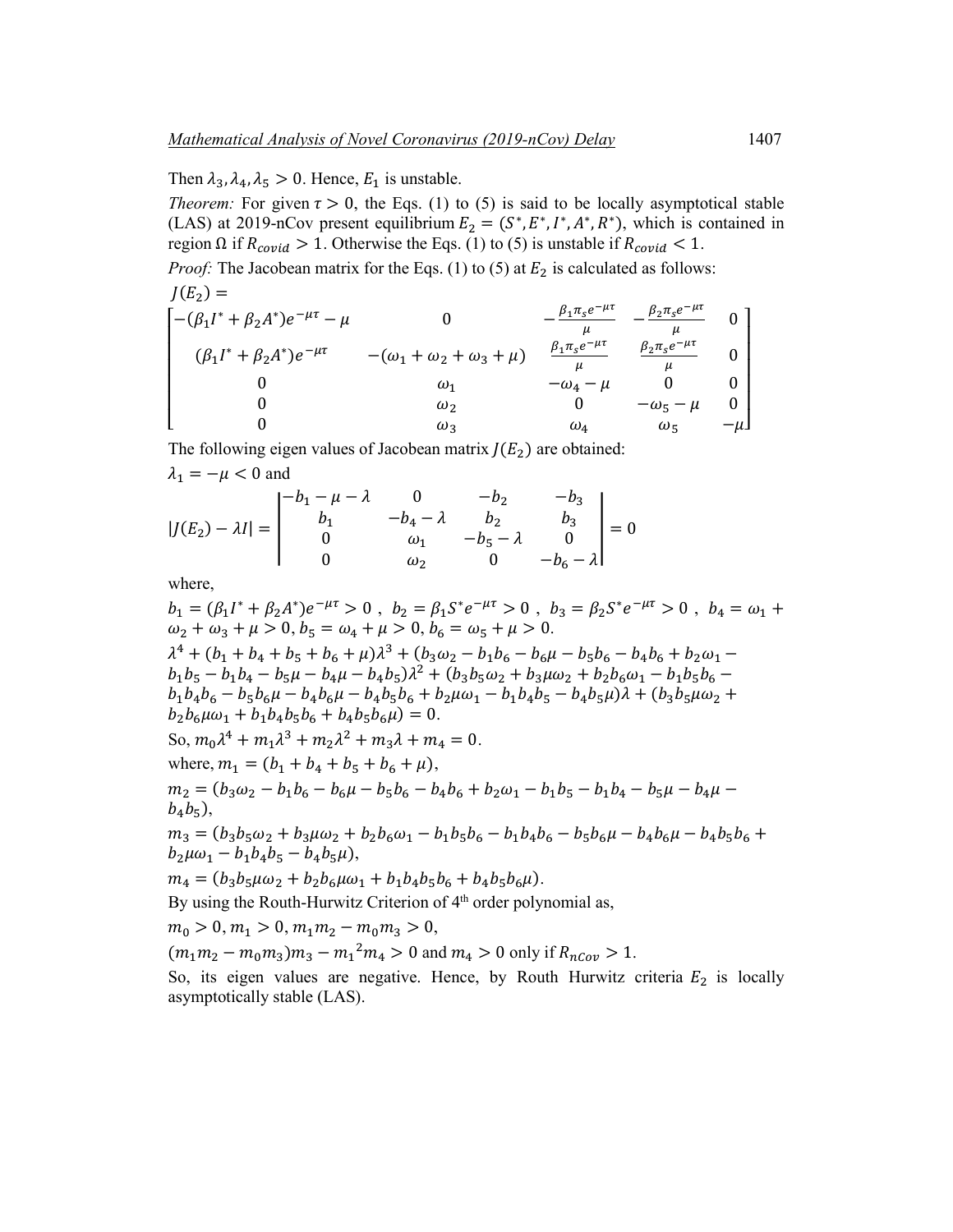#### *3.2 Global stability*

For the global stability, at both equilibria of the delayed model, we will prove the following well known results as follows:

*Theorem:* For given  $\tau > 0$ , the Eqs. (1) to (5) is said to be globally asymptotically stable (GAS) at 2019-nCov free equilibrium  $E_1 = (S^1, E^1, I^1, A^1, R^1)$ , which is contained in region Ω if  $R_{nCov}$  < 1. Otherwise unstable.

*Proof:* We consider the Volterra- type Lyapunov function  $U: \Omega \rightarrow R$  defined as

$$
U = (S - S^1 - S^1 \log \frac{S}{S^1}) + E + I + A + R
$$
  
\n
$$
\frac{dU}{dt} = (1 - \frac{S^1}{S}) \frac{ds}{dt} + \frac{dE}{dt} + \frac{dI}{dt} + \frac{dA}{dt} + \frac{dR}{dt}
$$
  
\n
$$
\frac{dU}{dt} = (1 - \frac{S'}{S}) (n_S - \beta_1 I S e^{-\mu \tau} - \beta_2 A S e^{-\mu \tau} - \mu S) + \beta_1 I S e^{-\mu \tau} + \beta_2 A S e^{-\mu \tau} - \omega_1 E - \omega_2 E - \omega_3 E - \mu E + \omega_1 E - \omega_4 I - \mu I + \omega_2 E - \omega_5 A - \mu A + \omega_3 E + \omega_4 I + \omega_5 A - \mu R
$$
  
\n
$$
\frac{dU}{dt} = (S' - S) (\frac{\pi_S}{S} - \beta_1 I e^{-\mu \tau} - \beta_2 A e^{-\mu \tau} - \mu) + \beta_1 I S e^{-\mu \tau} + \beta_2 A S e^{-\mu \tau} - \mu E - \mu I - \mu A - \mu R
$$
  
\n
$$
\frac{dS^1}{dt} = \frac{dS^1}{dt} = \frac{dI^1}{dt} = \frac{dA^1}{dt} = \frac{dR^1}{dt} = 0, \text{ gives}
$$
  
\n
$$
\mu = \frac{\pi_S}{\tau} - \beta_1 I^1 e^{-\mu \tau} - \beta_2 A^1 e^{-\mu \tau}.
$$
  
\n
$$
\frac{dU}{dt} = (S - S^1) (\frac{\pi_S}{S} - \beta_1 I e^{-\mu \tau} - \beta_2 A e^{-\mu \tau} - \frac{\pi_S}{S^1} + \beta_1 I^1 e^{-\mu \tau} + \beta_2 A^1 e^{-\mu \tau}) + \beta_1 I S e^{-\mu \tau} + \beta_2 A S e^{-\mu \tau} - \mu E - \mu I - \mu A - \mu R.
$$
  
\n
$$
\frac{dU}{dt} = (S - S^1) (\frac{\pi_S}{S} - \beta_1 I e^{-\mu \tau} - \beta_2 A e^{-\mu \tau} - \frac{\pi_S}{S^1} + \beta_1 I^1 e^{-\mu \tau} + \beta_2 A^1 e^{-\mu \tau}) +
$$

*Theorem:* For given  $\tau > 0$ , the Eqs. (1) to (5) is said to be globally asymptotically stable (GAS) at 2019-nCov present equilibrium  $E_2 = (S^*, E^*, I^*, A^*, R^*)$ , which is contained in region Ω if  $R_{nCov} > 1$ . Otherwise unstable.

*Proof:* We consider the Volterra- type Lyapunov function  $V: \Omega \rightarrow R$  defined as:

V=
$$
K_1(S - S^* - S^*log \frac{S}{S^*}) + K_2(E - E^* - E^*log \frac{E}{E^*}) + K_3(I - I^* - I^*log \frac{I}{I^*}) + K_4(A - A^* - A^*log \frac{A}{A^*}) + K_5(R - R^* - R^*log \frac{R}{R^*}).
$$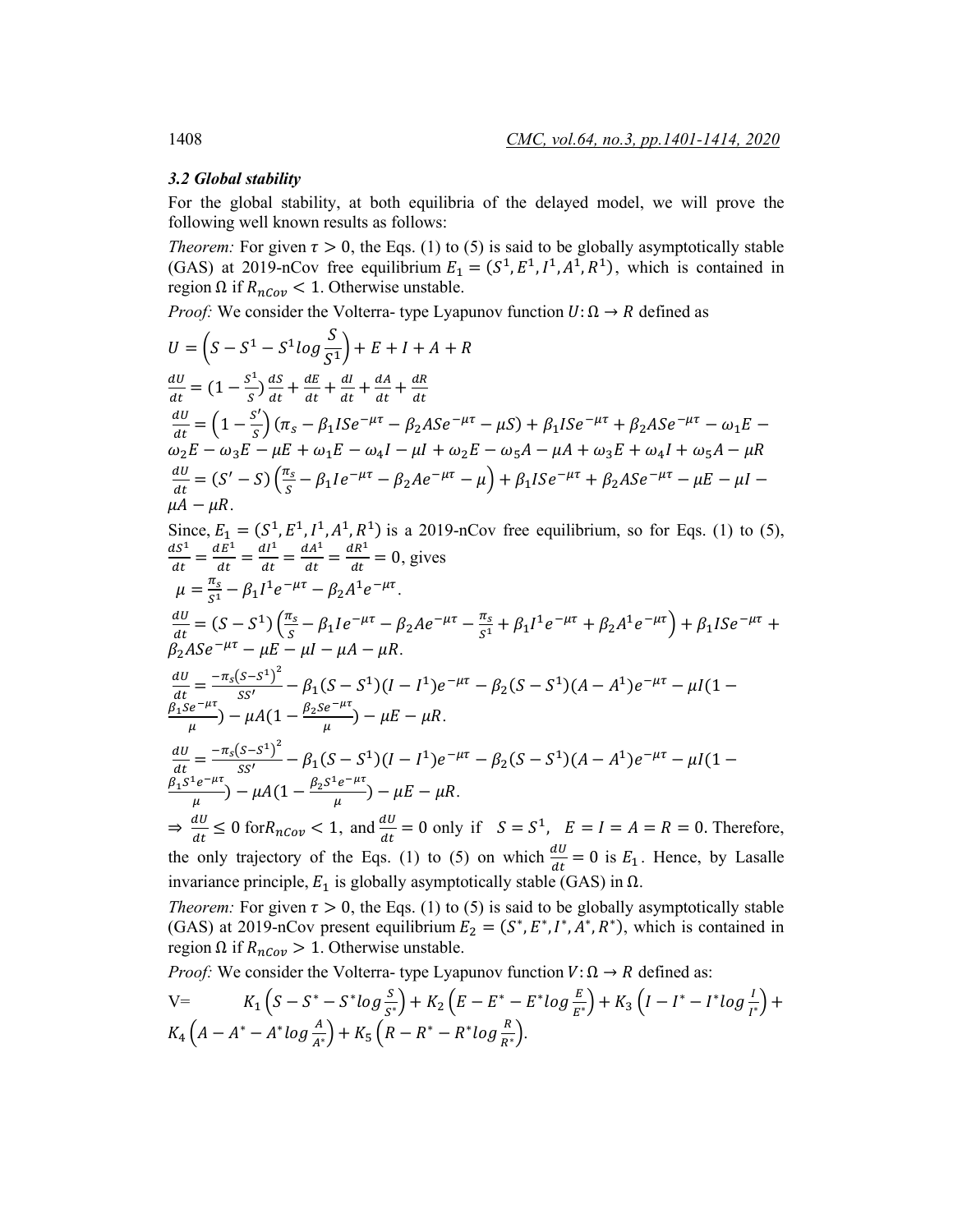where, 
$$
K_i
$$
: (i = 1, 2, 3, 4, 5) are positive constants to be chosen later.  
\n
$$
\frac{dV}{dt} = K_1 (1 - \frac{s^2}{s}) \frac{ds}{dt} + K_2 (1 - \frac{E^2}{B}) \frac{dE}{dt} + K_3 (1 - \frac{I^2}{I}) \frac{dI}{dt} + K_4 (1 - \frac{A^2}{A}) \frac{dA}{dt} + K_5 (1 - \frac{R^2}{B}) \frac{dR}{dt}
$$
\n
$$
\frac{dV}{dt} = K_1 (\frac{s-s^2}{s}) (\pi_s - \beta_1 I S e^{-\mu\tau} - \beta_2 A S e^{-\mu\tau} - \mu S) + K_2 (\frac{e-E^2}{E}) (\beta_1 I S e^{-\mu\tau} + \beta_2 A S e^{-\mu\tau} - (\omega_1 + \omega_2 + \omega_3 + \mu) E) + K_3 (\frac{I - I^2}{I}) [\omega_1 E - (\omega_4 + \mu) I] + K_4 (\frac{A - A}{A}) [\omega_2 E - (\omega_5 + \mu) A] + K_5 (\frac{R - R}{R}) (\omega_3 E + \omega_4 I + \omega_5 A - \mu R).
$$
\n
$$
\frac{dV}{dt} = K_1 (S - S^*) (\frac{\pi_s}{s} - \beta_1 I e^{-\mu\tau} - \beta_2 A e^{-\mu\tau} - \mu) + K_2 (E - E^*) [\frac{\beta_1 I S e^{-\mu\tau}}{E} + \frac{\beta_2 A S e^{-\mu\tau}}{E} - (\omega_1 + \omega_2 + \omega_3 + \mu)] + K_3 (I - I^*) [\omega_1 \frac{E}{I} - (\omega_4 + \mu)] + K_4 (A - A^*) [\omega_2 \frac{E}{A} - (\omega_5 + \mu)] + K_5 (R - R^*) (\omega_3 \frac{E}{R} + \omega_4 \frac{I}{R} + \omega_5 \frac{A}{R} - \mu).
$$
\nSince,  $E_2 = (S^*, E^*, I^*, A^*, R^*)$  is a 2019-nCov present equilibrium, so for Eqs. (1) to (5),  
\n
$$
\frac{dS^*}{dt} = \frac{dS^*}{dt} = \frac{dA^*}{dt} = \frac{dA^*}{dt} = 0
$$
, gives  $\mu = \frac{\pi_s}{s^*} - \beta_1 I$ 

 $\beta_2 A) - \frac{\omega_1 E (I - I^*)^2}{I I^*} - \frac{\omega_2 E (A - A^*)^2}{A A^*} - \frac{(R - R^*)^2}{R R^*} (\omega_3 E + \omega_4 I + \omega_5 A) \leq 0.$  $\Rightarrow \frac{dV}{dt} \leq 0$  for  $R_{nCov} > 1$ , and  $\frac{dV}{dt} = 0$  only if  $S = S^*$ ,  $I = I^*$ ,  $A = A^*$ ,  $R = R^*$ . Therefore, the only trajectory of the Eqs. (1) to (5) on which  $\frac{dv}{dt} = 0$  is  $E_2$ . Hence, by Lasalle's invariance principle,  $E_2$  is globally asymptotically stable (GAS) in  $\Omega$ .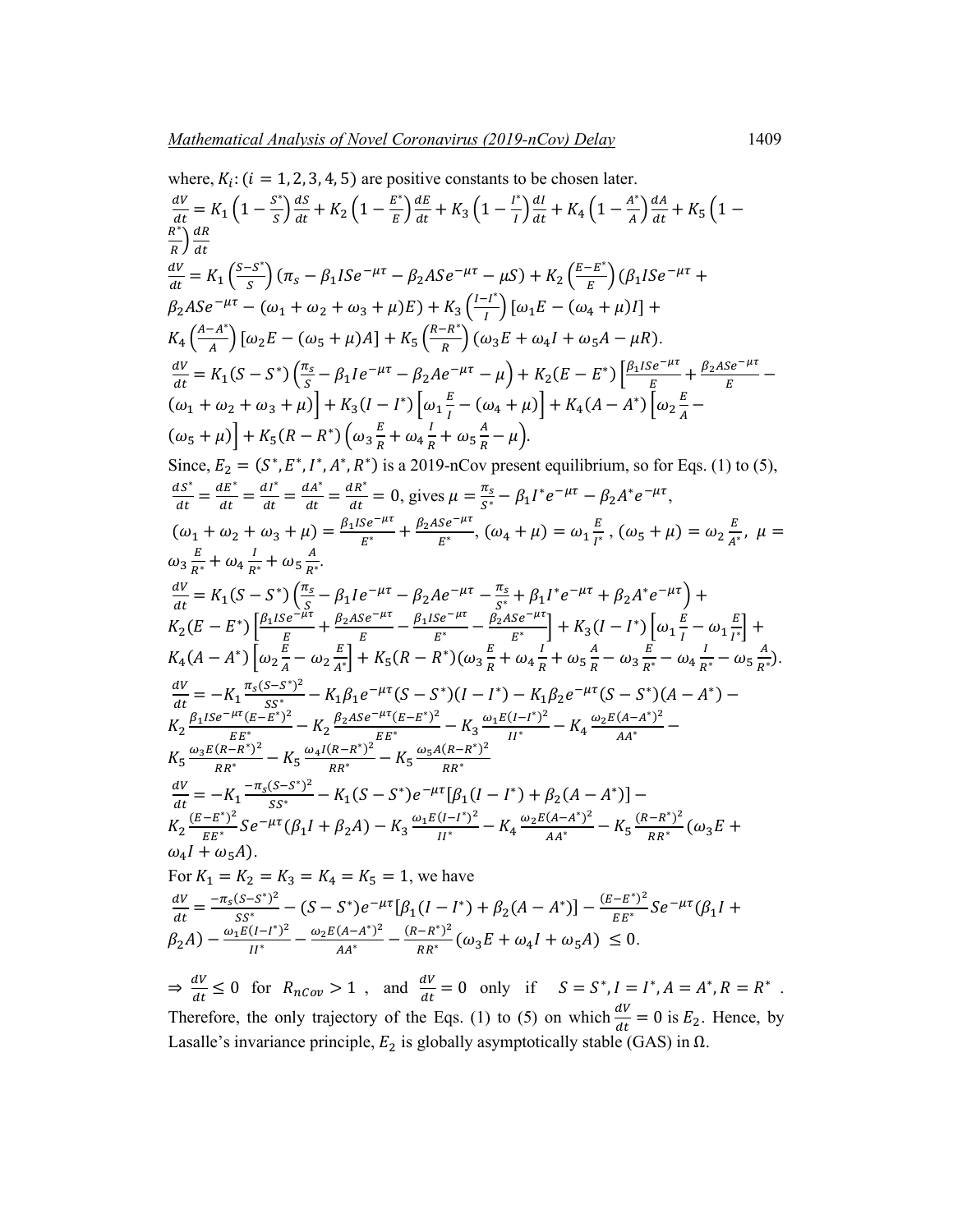## **4 Numerical results**

The numerical solutions of Eqs. (1) to (5) verify the dynamical behavior of the model by using different values of the parameters. Khan et al. [Khan and Atangana (2020)] selected the parametric values as follows:

 $\pi_s = 0.5$ ,  $\beta_1 = 1.05$ ,  $\beta_2 = 1.05$ ,  $\mu = 0.5$ ,  $\omega_1 = 0.47876$ ,  $\omega_2 = 0.000398$ ,  $\omega_3 =$ 0.0854302,  $\omega_4 = 0.09871$ ,  $\omega_5 = 0.1243$ , for  $R_{nCov} < 1$ . For  $R_{nCov} > 1$ ,  $\pi_s = 0.5$ ,  $\beta_1 =$ 1.05,  $\beta_2 = 1.05$ ,  $\mu = 0.5$ ,  $\omega_1 = 0.47876$ ,  $\omega_2 = 1.000398$ ,  $\omega_3 = 0.0854302$ ,  $\omega_4 =$ 0.09871,  $\omega_5 = 0.1243$ . by using different non-negative initial conditions  $S(0) =$ 0.5,  $E(0) = 0.2$ ,  $I(0) = 0.1$ ,  $A(0) = 0.1$ ,  $R(0) = 0.1$ . In Fig. 2, we have plotted each compartment of the delayed model without time delay factor, for 2019-nCov free equilibrium.



**Figure 2:** Time plots of Eqs. (1) to (5) for different parameters as  $\pi_s = 0.5$ ,  $\beta_1 = 1.05$ ,  $\beta_2 = 1.05, \mu = 0.5, \omega_1 = 0.47876, \omega_2 = 0.000398, \omega_3 = 0.0854302, \omega_4 = 0.09871,$  $\omega_5 = 0.1243$ ,  $\tau = 0$ , by using initial conditions and  $R_{nCov} = 0.7223 < 1$ 

In Fig. 3, we have plotted each compartment of the delayed model without time delay factor for 2019-nCov present equilibrium.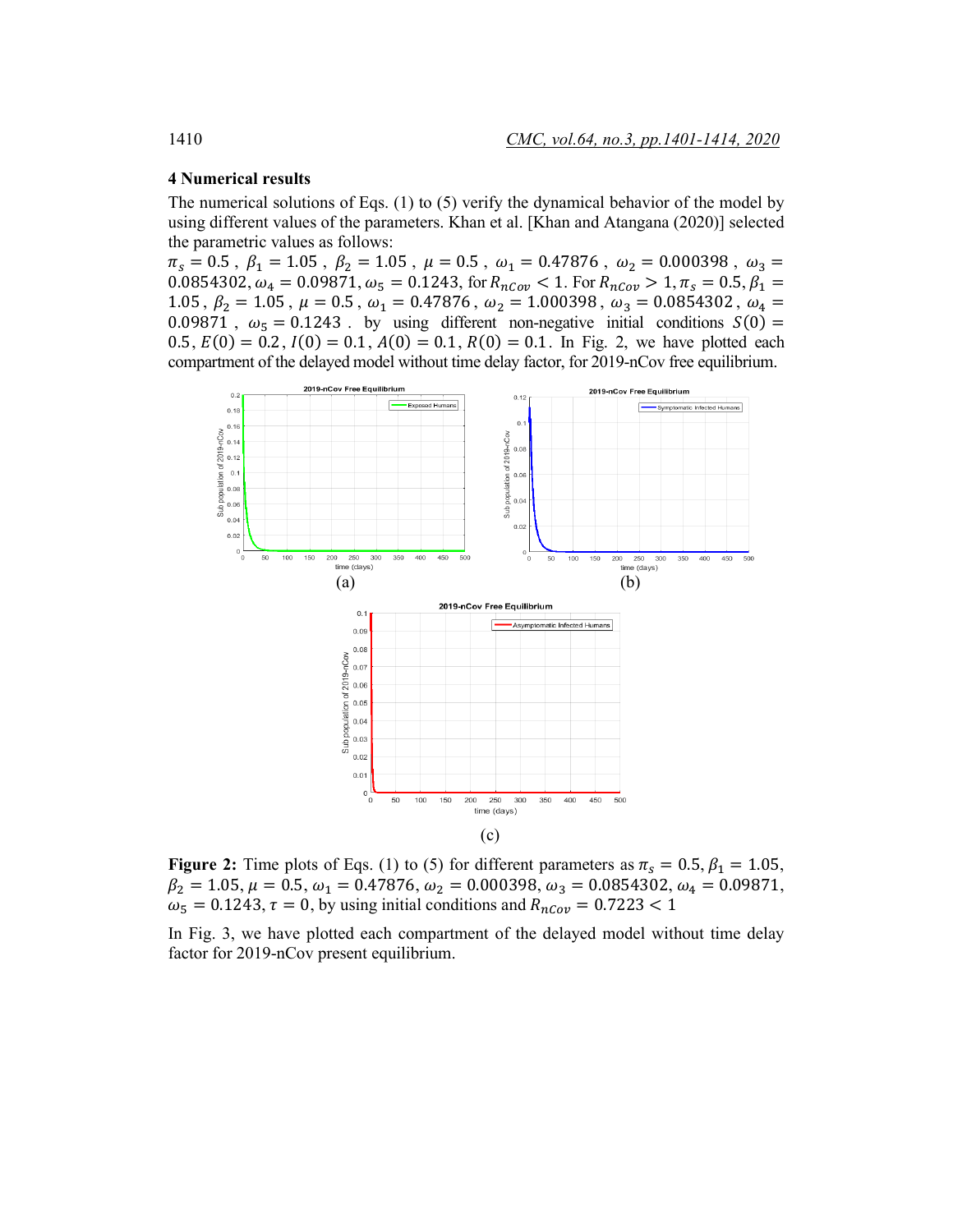

**Figure 3:** Time plots of Eqs. (1) to (5) for different parameters as  $\pi_s = 0.5$ ,  $\beta_1 = 1.05$ ,  $\beta_2 = 1.05, \mu = 0.5, \omega_1 = 0.47876, \omega_2 = 1.000398, \omega_3 = 0.0854302, \omega_4 = 0.09871,$  $\omega_5 = 0.1243$ ,  $\tau = 0$ , by using the initial conditions and  $R_{nCov} = 1.1659 > 1$ 



**Figure 4:** Time plots of Eqs. (1) to (5) for different parameters as  $\pi_s = 0.5$ ,  $\beta_1 = 1.05$ ,  $\beta_2 = 1.05, \mu = 0.5, \omega_1 = 0.47876, \omega_2 = 1.000398, \omega_3 = 0.0854302, \omega_4 = 0.09871,$  $\omega_5 = 0.1243$ ,  $\tau > 0$ , by using the initial conditions and  $R_{nCov} = 1.1659 > 1$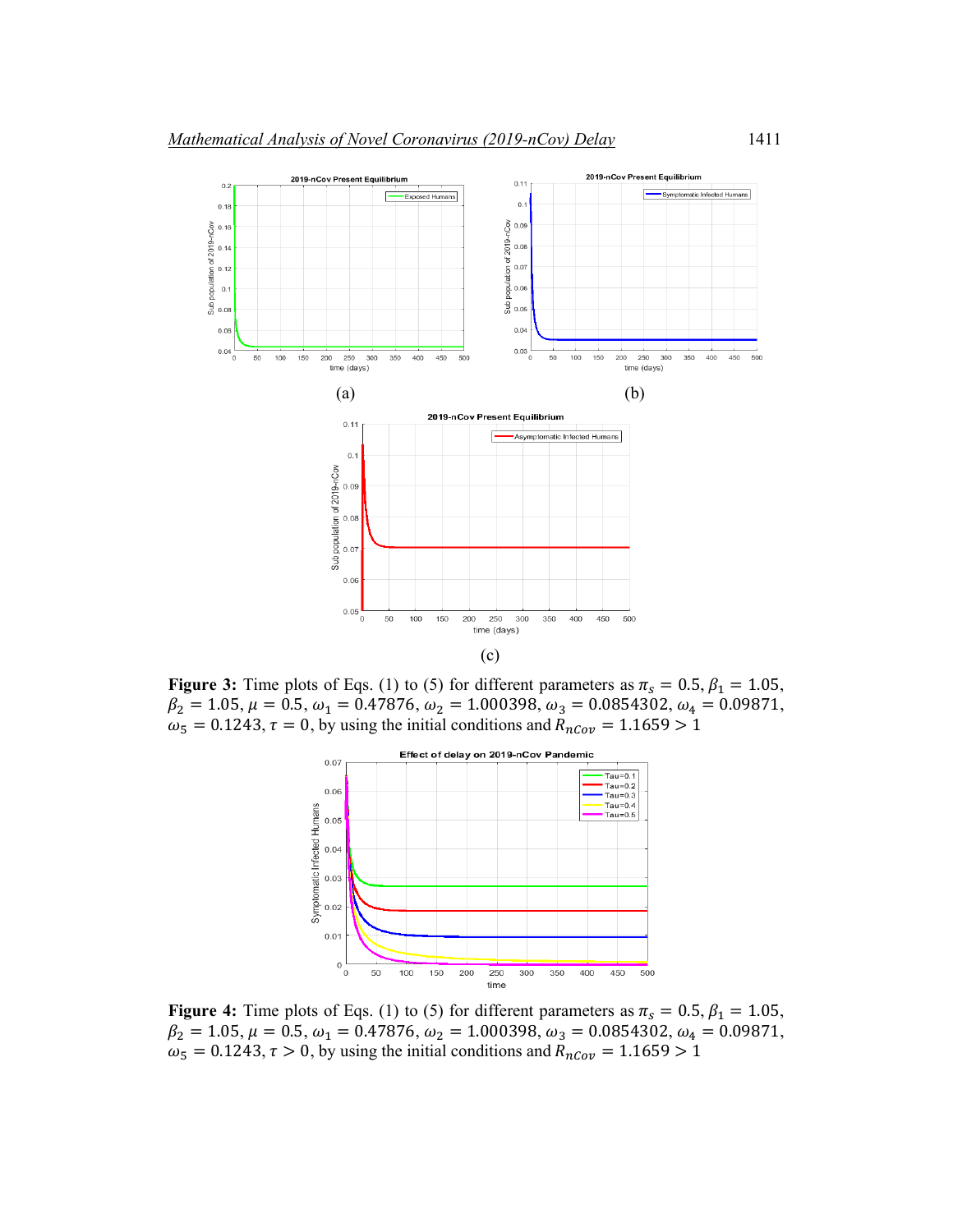In Fig. 4, we observe that, the increase in delaying tactics or delayed term, results in the reduction of infected populace without any change in the transmission rate. Even though, exponential decrease in the symptomatic infected humans may be observed by the increase in delaying tactics. Eventually, symptomatic infected humans become zero as depicted in Fig. 4, when  $\tau$ =0.31. So, it means population becomes 2019-nCov free and  $R_{nCov} = 0.9985 < 1$ . According to given real data, if we use the delaying tactics like, social distancing, quarantine, travel restrictions, holidays extension, hospitalization and isolation for approximately one hundred and thirteen days ( $\tau = 0.31$  year) then we can overcome the pandemic of 2019-nCov.

# *4.1 Effect of delay factor*  $\tau$  *on reproduction number*  $R_{nCov}$

In Fig. 5, we have presented the comparison of delay factor and reproduction number. We have concluded that an increase in delaying tactics could change 2019-nCov present equilibrium to 2019-nCov free equilibrium.



**Figure 5:** Comparison of delay factor and reproduction number

# **5 Conclusion and directions**

Mathematical modelling of epidemiological diseases with the effect of time delay is an important tool to study the disease dynamics. All over the world, we have observed key strategies for overcoming the current disaster of 2019-nCov, delaying tactics or delayed factors. The best uses of the delaying tactics, reduce the 2019-nCov rapidly. The most effective tools for the delay factors are quarantine, isolation, social distancing, immigration restrictions. However, according to the given data, we can use delaying tactics for approximately one hundred and thirteen days to obtain the desired outcomes. Thus, symptomatic infected humans ultimately converge to zero as shown in Fig. 4. For the future work, we can extend this idea to many epidemic diseases and other biological problems. Also, we shall introduce more models of 2019-nCov, in which quarantine, hospitalization, restriction on immigrants' compartments for humans will be considered. This could be a more authentic way to study the 2019-nCov with delay strategy. Furthermore, direction we shall extend this idea to non-linear coupled multiplex networks with multi links and time delay effect as presented by Zhou et al. [Zhou, Tan, Yu et al.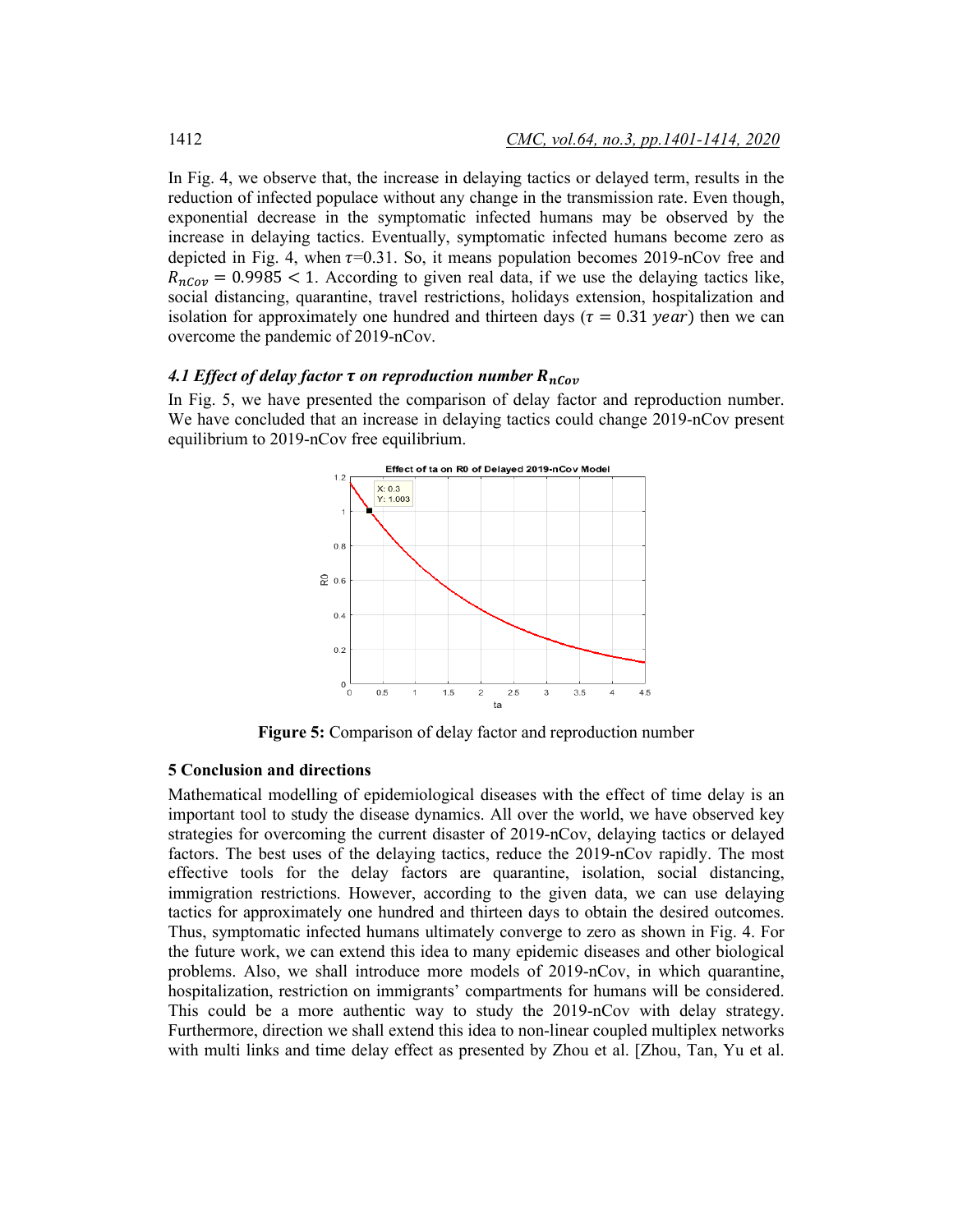(2019)]. Also, the delay analysis may be extended to fixed time neural dynamics as presented by Yu et al. [Yu, Liu, Xiao et al. (2019)].

**Funding Statement:** We have no funding for this research article.

**Conflicts of Interest:** The authors declare that they have no conflicts of interest to report regarding the present study.

#### **References**

**Baleanu, D.; Raza, A.; Rafiq, M.; Arif, M. S.; Asghar, M.** (2019): Competitive analysis for stochastic influenza model with constant vaccination strategy*. IET Systems Biology*, vol. 13, no. 6, pp. 316-326.

**Driekmann, O.; Heesterbeek, J. A. P.; Roberts, M. G.** (2009): The construction of next-generation matrices for compartmental epidemic models. *Journal of Royal Society and Interface*, vol. 7, no. 47, pp. 873-885.

**Gawanmeh, A.; Pervez, U.; Hasan, O.** (2018): Probabilistic analysis of electrocardiogram (ECG) heart signal. *Computer Systems Science and Engineering*, vol. 33, no. 1, pp. 21-29.

Jiang, X.; Coffee, M.; Bari, A.; Wang, J.; Jiang, X. et al. (2020). Towards an artificial intelligence framework for data-driven prediction of coronavirus clinical severity. *Computers, Materials & Continua*, vol. 63, no. 1, pp. 537-551.

**Khan, M. A.; Atangana, A.** (2020): Modeling the dynamics of novel coronavirus (219 nCov) with fractional derivative. *Alexandria Engineering Journal*, vol. 2, no. 33, pp. 1-11.

**Kucharski, A. J.; Russell, T. W.; Diamond, C.; Liu, Y.; Edmunds, J. et al.** (2020): Early dynamics of transmission and control of COVID-19: a mathematical modelling study. *Lancet Infectious Diseases*, vol. 11, no. 2, pp. 1-17.

**Li, T. M.; Chao, H. C.; Zhang, J.** (2019): Emotion classification based on brain wave: a survey. *Human-centric Computing and Information Sciences*, vol, 42, no. 9, pp. 1-17.

**Lin, Q.; Zhao, S.; Gao, D.; Lou, Y.; Yang, S. et al.** (2020): A conceptual model for the coronavirus disease 2019 (COVID-19) outbreak in Wuhan, China with individual reaction and government action. *International Journal of Infectious Diseases*, vol. 93, no. 1, pp. 211-216.

**Raza, A.; Arif, M. S.; Rafiq, M.;** (2019): A reliable numerical analysis for stochastic gonorrhea epidemic model with treatment effect. *International Journal of Biomathematics*, vol. 12, no. 6, pp. 445-465.

**Shereen, M. D.; Khan, S.; Kazmi, A.; Bashir, N.; Siddique, R.** (2020): COVID-19 infection: origin, transmission and characteristics of human coronaviruses. *Journal of Advanced Research*, vol. 24, no. 2, pp. 91-98.

**Shim, E.; Tariq, A.; Choi, W.; Chowell, G.** (2020): Transmission potential and severity of COVID-19 in South Korea. *International Journal of Infectious Diseases*, vol. 17, no. 2, pp. 1-19.

**Tahir, M.; Shah, S. I. A.; Zaman, G.; Khan, T.** (2019): Stability behavior of mathematical model MERS corona virus spread in population. *Filomat*, vol. 33, no. 12, pp. 3947-3960.